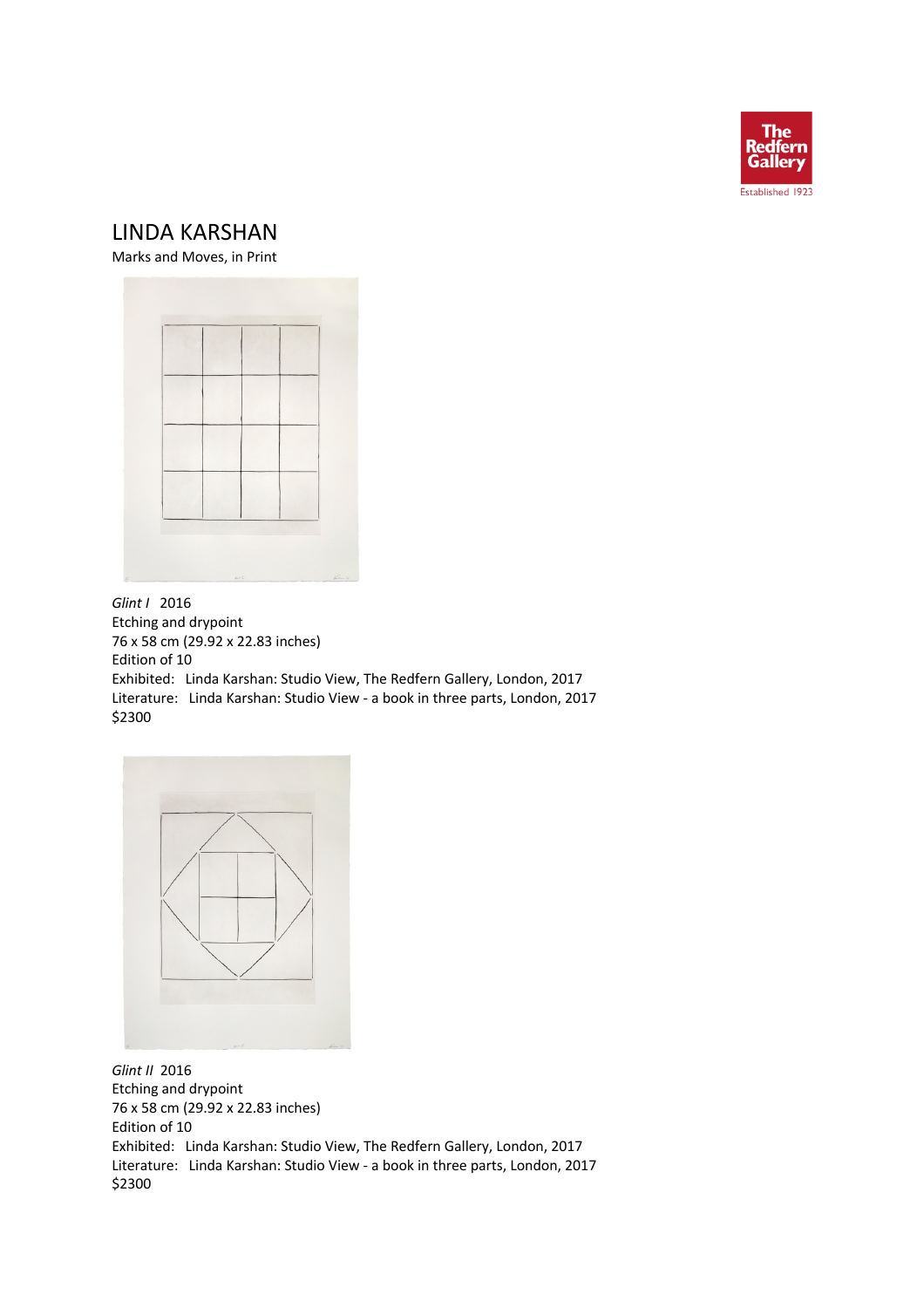

*Glint IV* 2016 Etching and drypoint 76 x 58 cm (29.92 x 22.83 inches) Edition of 10 Exhibited: Linda Karshan: Studio View, The Redfern Gallery, London, 2017 Literature: Linda Karshan: Studio View - a book in three parts, London, 2017 \$2300



*Glint V* 2016 Etching and drypoint 76 x 58 cm (29.92 x 22.83 inches) Edition of 10 Exhibited: Linda Karshan: Studio View, The Redfern Gallery, London, 2017 Literature: Linda Karshan: Studio View - a book in three parts, London, 2017 \$2300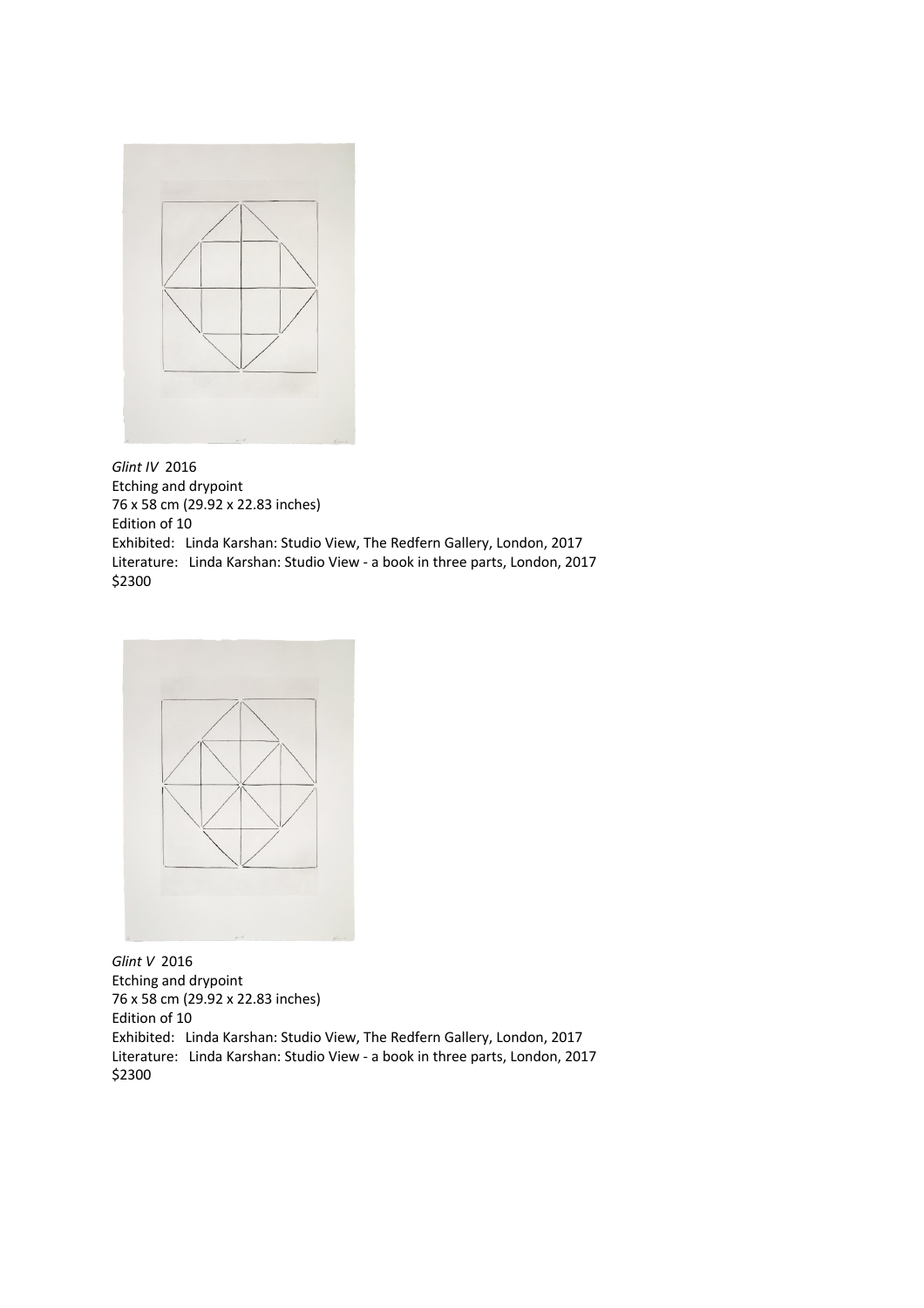

*Glint VI* 2016 Etching and drypoint 76 x 58 cm (29.92 x 22.83 inches) Edition of 10 Exhibited: Linda Karshan: Studio View, The Redfern Gallery, London, 2017 Literature: Linda Karshan: Studio View - a book in three parts, London, 2017 \$2300



*Glint VII* 2016 Etching and drypoint 76 x 58 cm (29.92 x 22.83 inches) Edition of 10 Exhibited: Linda Karshan: Studio View, The Redfern Gallery, London, 2017 Literature: Linda Karshan: Studio View - a book in three parts, London, 2017 \$2300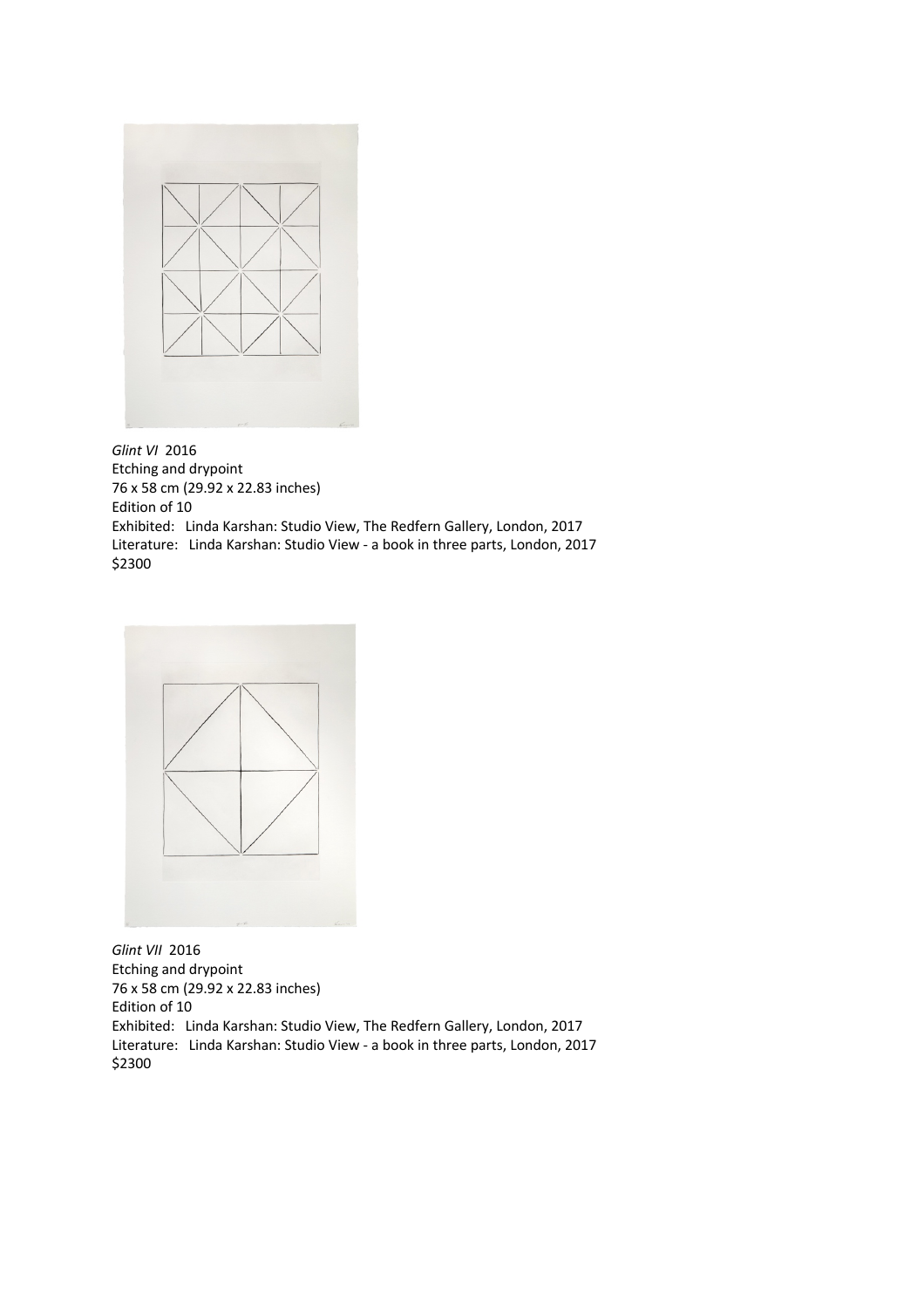





*8/3/2002 III* 2002 Woodcut Edition of 20 36 x 25.5 cm (14.17 x 10 inches) \$900